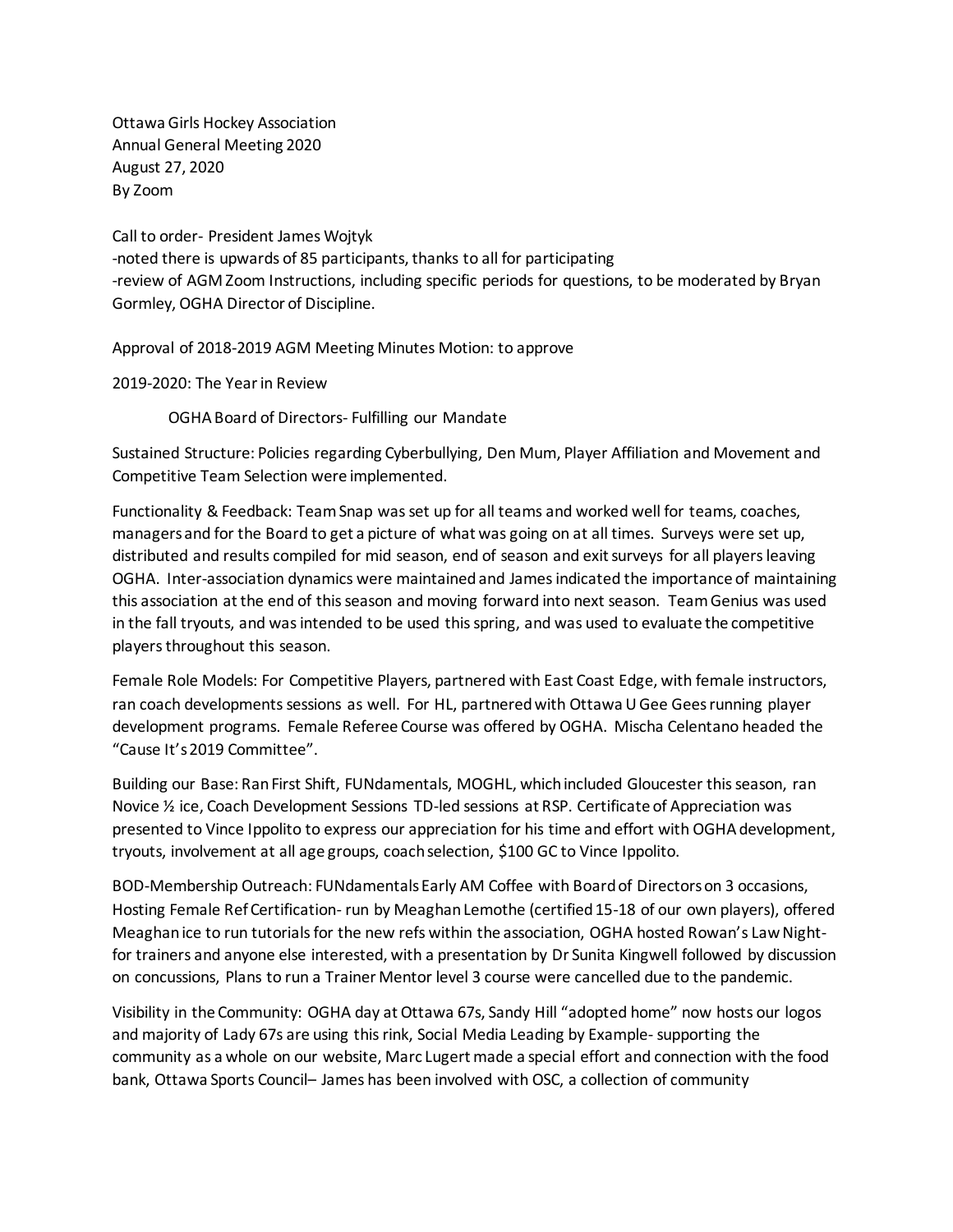associations, together with the City, working to come up with a return to play map to ensure that all athletes at all levels and all ages come back to sports once the pandemic allows.

FIRST SHIFT: Program put on by Bauer and the NHL Players Association, allows players who have never played hockey before, for \$200, to be outfitted, then in phase 1, the association offers 6 on ice sessions. This initiative by OGHA added 44 girlsto hockey, OGHA put together an all girls event, 15 players volunteered, all females. Phase 2 was the transition, 8 additional sessions free of charge, all female coaching staff, many girls joined OGHA teams at FUNdamentals, Novice and Atom practices. Angie Brown was the individual behind all of the this, and was awarded the next Certificate of Appreciation from OGHA, the board thanks Angie for all of the work she's done on the First Shift Program.

"Because It's 2019": Misha Celentano, head of this initiative: Goal was to grow the number of female coaches in OGHA: Coaching 101 for OGHA players, open to PW teams up to intermediate, in partnership with ECE, with the idea of assisting the player with what to look for and how to correct when you are volunteering- 6 players attended, and many moved on to volunteer within the OGHA this year. In the First Shift Program, we had 15 OGHA players as on ice helpers, PWB team had the most participants, but for all participants, it was an opportunity to participate in volunteering in the association.  $2^{nd}$  Annual All Female Coach Development Session, led by Misha and Natalie Julien, with the goal to bring women together, share drills and challenges and experiences as coaches. Before Covid, the plan had been to hold an All-Female OGHA Summit, to bring together all female volunteers within the association, to come together and brainstorm to increase the number of female volunteers. The plan is to move this initiative forward. Misha attended a female hockey night at the Ottawa Sens game, Shelley Kettles, Katie Weatherspoon were present and discussed women in sports in general, Misha represented OGHA and had the opportunity to talk to the different people and association representatives. James highlighted what a wonderful coach Misha was on his daughter's team this past season.

Novice1/2 Ice-Hockey Development: Skeptics were converted to hockey development of Novice ½ ice, photos showed that novice girls were having fun, feels the Novice ½ half ice worked extremely well.

## OGHA OPS- KEVIN'S CORNER

Kevin is unable to attend, Neil Levesque, the Director of Competitive will review on Kevin's behalf. See stats attached in slides. To note, during selection of competitive teams, independent evaluators were brought in. For House League and FUNdamentals, Craig Azar, Director of House League spoke regarding the season. 17 House League teams took part in MOGHL, a bit of a transition year, rivalries appeared, less travel, added GCGH to MOGHL, unfortunately season ended without playoffs- which had been planned as a weekend event, shout out to Mark Harris for his role in leading the revamped MOGHL this season. DS Tournament went very well, with 6 divisions and 47 teams. Natalie Julien spoke on the FUNdamentals program from this season: FUNdamentals was led by Isabel Menard as lead instructor, program well done, girls improved well and parents were happy and several have inquired re: upcoming season- worked on skills and development and incorporated some small games, reached out to other associations for some fun games. James noted that there were several OGHA girls who helped out at the FUNdamentals levels. James thanks Natalie and Isabel for their work on organizing FUNdamentals.

OGHA @ Tournaments: see list of tournaments and results of OGHA girls in championship positions, noting that some accomplishments may be missing on this list.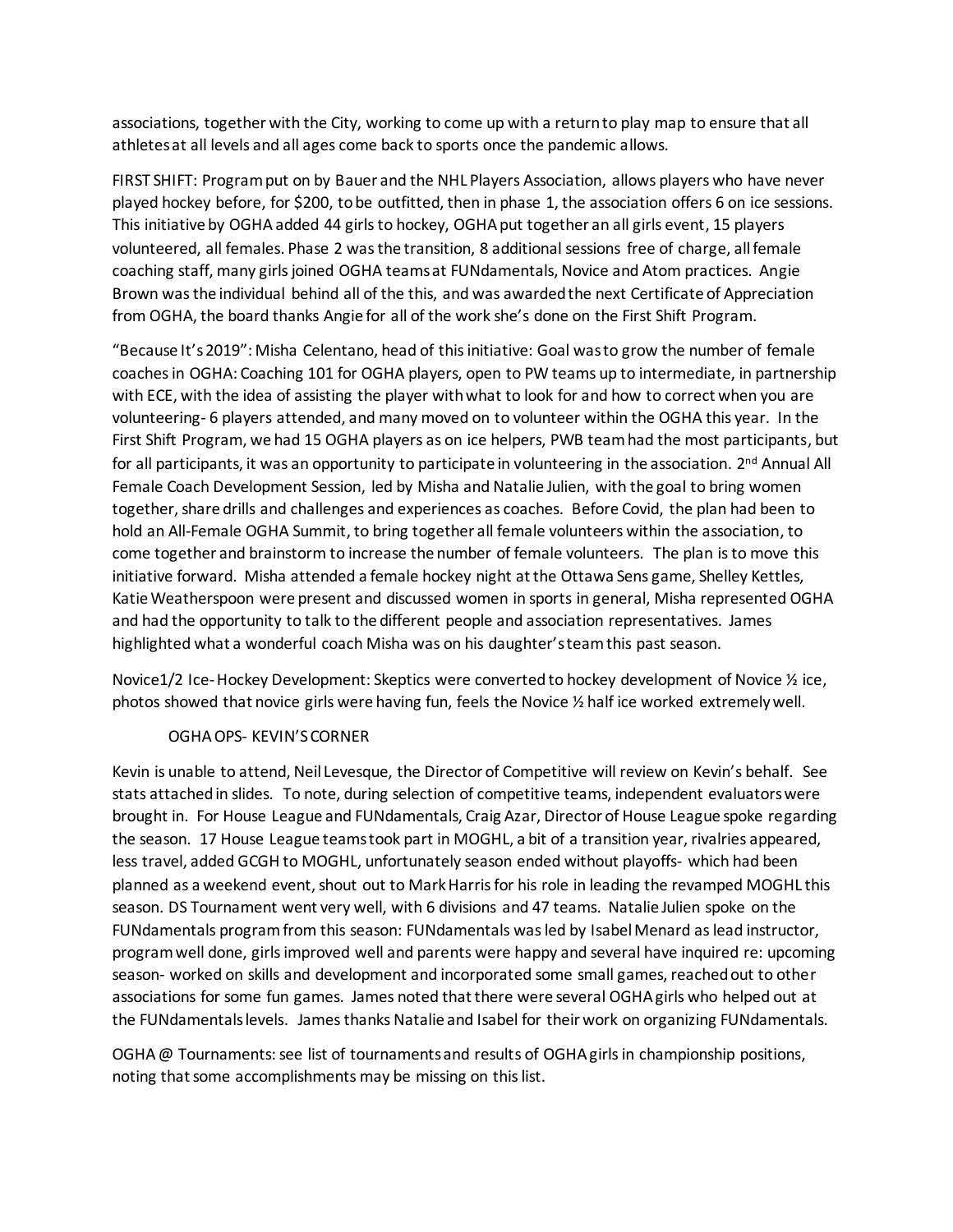OGHA Lady 67s: Lady 67s convenor Frank Cyr: Offered thanks to Tim Belanger who started this program 5 years ago, a program to be proud of. See slide for highlights of this season at Bantam, Midget and Junior. Moving to 2020-2021, feels the program is in very good hands.

OGHA@20 Numbers – Players: Kelly Arcangeletti, OGHA Treasurer: Player registration numbers were presented (see slides), Stats overall numbers were down this season, but First Shift allowed for less of a difference, initiatives to bring players in included: registration fee match for minor and ringette players, 'bring a friend' discount, early bird registration discount, standardized ice schedule and First Shift Transition program, as well as pro-rated FUNdamentals.

OGHA@20 Ice Rate & Summary: see slide for summary. As a board, we are committed to reduction in ice loss- see slide for details of efforts to reduce ice loss. To note: the majority of our ice is City ice. If the City is planning to close rinks, this is a concern as we use these rinks that this would force us to use more expensive private ice, OGHA was vocal in our concern to the city, but because of the pandemic, this was put on hold by the City for another year.

Marketing the OGHA Brand: Marc Lugert, OGHA VP Marketing: - goal was to be more visible in the community, to this end, see list on slides for the advertising, swag, OSEG partnership and other ventures to increase visibility of OGHA in the community.

STATEMENT OF FINANICAL POSITION: reviewed by Kelly Arcangeletti, OGHA Treasurer-highlights: no tryouts this spring, prepayments for registration were refunded. Prepaid: city credited us for ice that we prepaid, but they have since repaid us. Deferred revenue is lower due to cancelled tryouts and pre registrations. Initiatives to bring in girls- brought down our revenue. This season: we made approximately \$10000 at DS tournaments, still awaiting refunds for tournaments, MOGHL-OGHA pays then bills the participating associations. Expenses were described, line by line. A different pay service than Paypal will be used next season.

Deficit this season: due mainly to a lower number of registrants and the initiatives offered, and increases in subscriptions, licences and on ice development and coaching stipends.

Operating Cash Flow: showing less than last year, but still over 100K, so in a good position moving into the new season, with 388 people with Intent To Register.

Yearly audit runs from April 1-May 30<sup>th</sup>, independent auditor reviews all transactions prepares the financial statementsfor OGHA.

James Wojtyk noted that the OGHA is in a very good position financially moving into this next season, and from his role in the OSC and RTP group, he noted that not all associations are in as healthy a position and some have had to fold already.

OGHA@20: The 2019-20 Season: James reviewed a 'report card' using a slide from the 2019 AGM, and highlighting in red all of the accomplishments of the Board during this past season, which include: First Shift, OSEG partnership- who are looking to support First Shift hosted by OGHA this season, MOGHL at all levels + GCGH, Registration incentives, Mandatory Coach/Trainer night, 100% Certification &Verification of Volunteers, Female Ref Program, Non-parent coach stipends, decreased unassigned ice (by active involvement with other associations and use of ice exchanges) and increased volunteers. Items not addressed but to be moved forward include standardized trainer kits, OGHA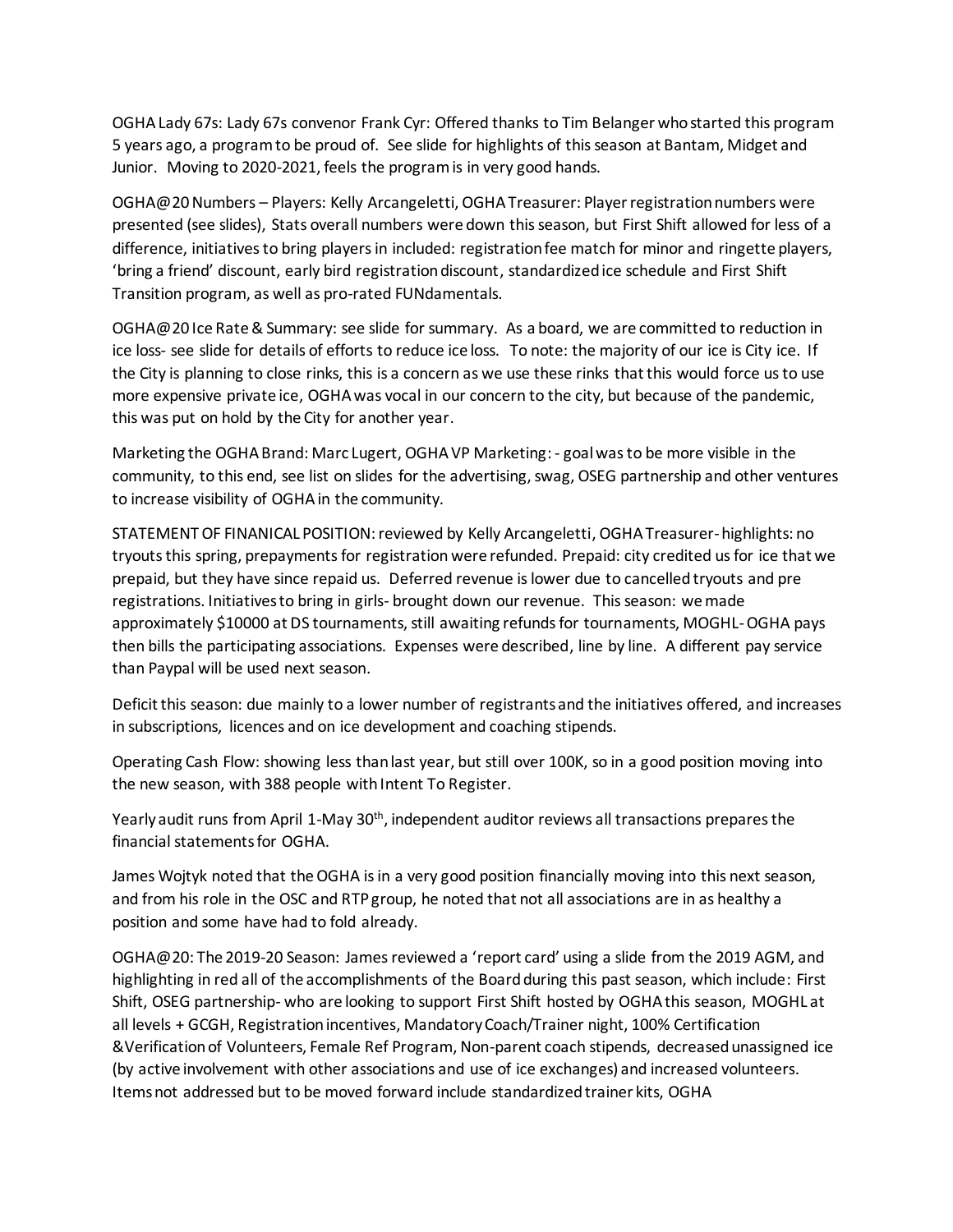scholarship/bursary, Frank Cyr to be involved in Lady 67s development programnext season, Girls mentoring Girls- suggested that ice allocation be set up to make this more accessible. See list on slide for On-Ice Events, Off-Ice and Marketing 'report card'.

OGHA@20: The 2019-20 Challenges: See slide for 'report card', listed in red are the items that were address or completed. To note: Novice 1/2 went extremely well, Tryout/Sort-out excellent volunteers, Misha Celentano reviewed "Its 2019" Committee earlier on, Competitive Convenor this season was Neil Levesque, MOGHL Convenors were Martin Launiere and Mark Harris and Craig Azar were all involved, OGHA Refereeing Program, Ice Scheduler- Francois did a great job with ice allocation and contracts, Discipline Director was Bryan Gormley, Risk and Safety- Colin McLean did a phenomenal job in ensuring that all volunteers were correctly certified. Items not addressed were Recruitment Committee and 20th Anniversary Events.

Question &Answers, moderated by Director of Discipline Bryan Gormley

## Questions:

- 1. From Martin Launiere: Why are we not allowing proxies at this virtual AGM? Response from James Wojtyk: all of the regional presidents and president and CEO of OWHL discussed how to run a virtual AGM and the question of proxies came up. The idea of allowing proxies is if someone cannot attend physically, then they can still vote, however, with a virtual AGM, everyone should be able to attend, so that shouldn't be an issue. None of the other associations have allowed proxies at their AGMs to date, either.
- 2. Else Godo: Several questions were asked, asking for a discussion of how the board is elected and how are the roles on the board determined, and who has signing authority. Response, from Kelly Arcangeletti: The four active board members now have signing authority and two must sign to authorize a cheque. The board makes the decision on positions based on their best fit.
- 3. Pro Hockey Life discounts- how to access it? Answered by Marc Lugert: Pro Hockey Life approached us last season to offer us discounts if we shop there, we were given free skate sharpening cards for all members, at the Bank location. They will not be offering an association week this season, but rather a -15% discount across the board to members of the association and free skate sharpening cards. The same discount is available to OGHA members at Lacroix sports in Orleans (-15%).
- 4. How many members are on the OGHA Board? Response from James Wojtyk: There are 5 members on the Board, but currently only have 4 active members. The Board has recruited volunteers to take over the duties of one of the one of the board members. The board members had to alleviate one of the board members from their duties- this is an internal board matter.
- 5. What does standardized ice mean and is the ice treatment between HL and Comp the same? Response from James Wojtyk: We have four different categories in OGHA: fundamentals, HL, Comp and Junior. Our initial registration fee gives everyone the same amount of ice, however HL families don't see the additional charges that Comp teams play for their additional ice. There is a general misconception that HL subsidizes comp fees, but these numbers have been crunched and it's not the case, there are additional fees to comp that HL doesn't see.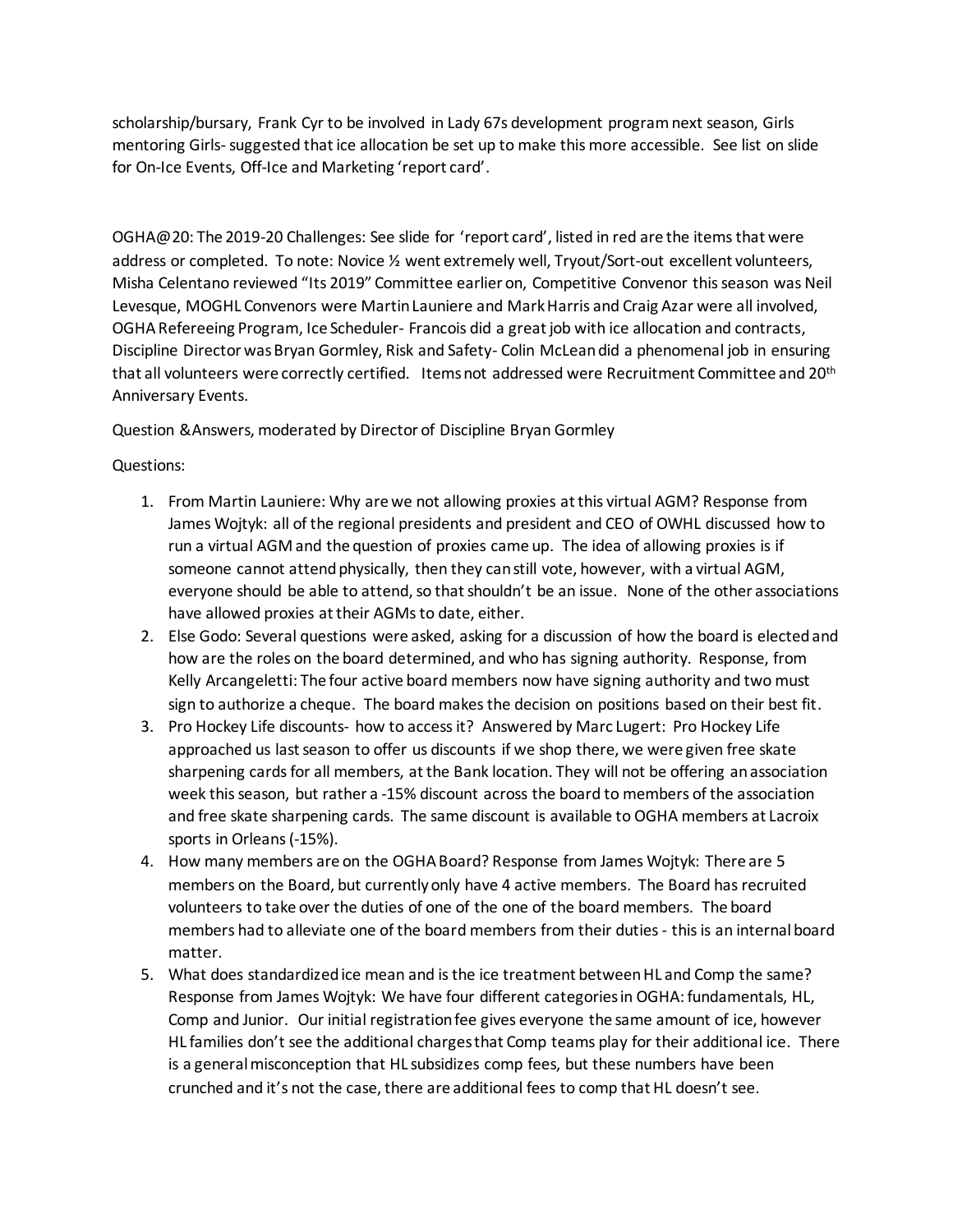- 6. Martin Launiere: Question regarding and offer of a policy for review on coach selection and application. James Wojtyk response: he has seen Martin's questions and that changes in policies should be posted, James noted that the one-year amnesty is now over, so that needs to be deleted from policy and that changes to policies should be highlighted. James noted that Marty has put together a draft proposal for the new board.
- 7. Questions: Are there regular times for HL and Comp teams, how are ice times standardized between HL and Comp teams during the week? Addressed by James Wojtyk: OGHA has always prided ourselves on knowing the schedule early in advance-we already have our ice contracts for this season, so we are in the process of building a standardized ice schedule. When the ice allocation process begins, all of the ice is sent to the Convenors so they all have input in the ice process.
- 8. Question: What docs get posted on the website? Response from James Wojtyk: There is a governance tab, all board meeting minutes have been posted, although some may be a bit behind at this time. Any documents are always available upon request. All documents are available at any time upon request, and meetings are open to anyone who wants to attend. In the upcoming season, it was suggested to have a standardized meeting schedule to facilitate.
- 9. What is the player amnesty rule? Response from James Wojtyk: This rule is now irrelevant as it's no longer in effect. The amnesty rule had been put in place because of the new transfer rule, this was agreed upon by all associations, however it's not longer in effect.
- 10. What are the rules on moving from association to association? It's under our Administration documentation on the website. James Wojtyk noted that the goal of all associations is just to keep the girls playing hockey, so they work together to achieve that.
- 11. Is there an intention to make Medical face mask under helmets required? Where can donated equipment be obtained? There are specific health procedures required, no masks required while playing hockey. Some of this can be addressed in the 'next season' section of the zoom AGM.

OGHA: The COVID Challenges -Knowns: see slide, which includes OGHA Knowns and Public Health Protocols:

Knowns can change day to day- for example our city ice contract for September has been removed as of yesterday.

OGHA knows their ice contracts from Richcraft, SP, Carleton and City ice, standardized ice should be available from Oct-Mar 2021. OGHA knows the number of players per ice surface (25), OGHA registration numbers, thanks to ITR, so we will run FUNdamentals, HL and Comp programs will all run. There will be no tryouts, games or tournaments. Screening will be required.

OGHA RTP Proposal: see slide for the Proposed Season -draft. James noted that things can change rapidly. James introduced the new Trainer Mentor for the new season, Dr Sunita Nayar-Kingwell. Based on how the ITRs were filled out, the HL Convenor, Competitive Convenor and 67s Convenor will coordinate the cohorts. The need to manage our expectations regarding getting back to normal in this reality was discussed and the attendees were reminded that the goal is to get the girls playing and keep the girls playing and we really only have one chance to get this right and movement between cohorts will not be allowed.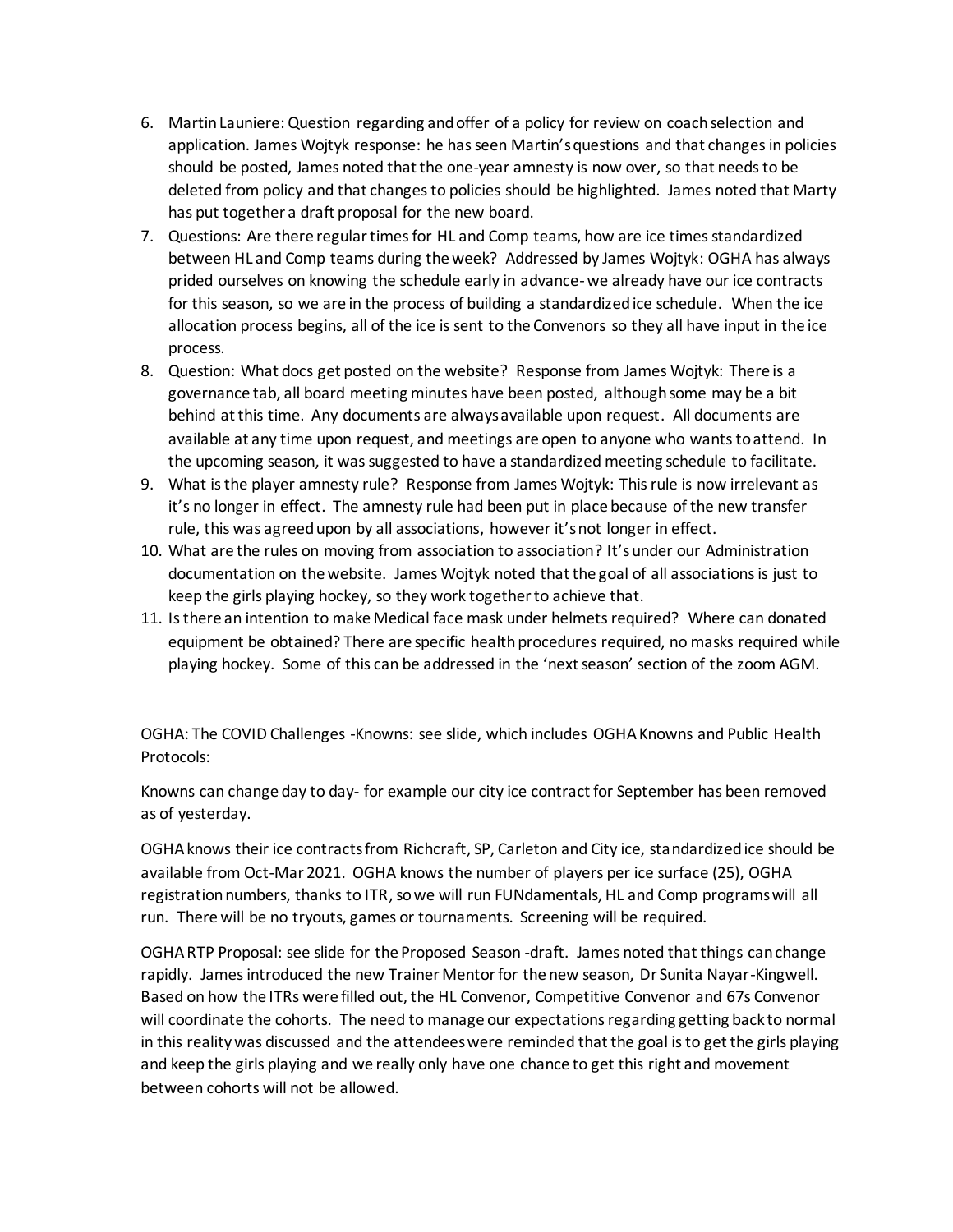Q&A:

- 1. Will Fundamentals be only once a week? Response from James Wojtyk: Likely yes, likely at a City ice rink- to best deal with dropping off protocols and numbers. Noted that parents will likely not be allowed to watch.
- 2. Can kids play in OGHA and in the Richcraft league? From James: the response from OWHL is that your association should be offering that level of hockey and it's not a sanctioned event. James feels that we need to receive further clarity on this question.
- 3. Will scrimmages be allowed? Will there be coaches meetings on how to run a practice in the time of Covid? Response from James Wojtyk: the rule now is that no extended contact can exist during anytime on the ice. James suggested that at least for the beginning one of the things that has to happen is a focus on skills to ensure physical distancing, so that the girls get used to physical distancing.
- 4. Up to 25 cohorts, does this include coaches? This includes all skaters- players and coaches. Does the trainer, if off ice, count towards the 25? No, if they aren't on ice.
- 5. What happens if someone in your cohort tests positive? Response from James Wojtyk: This is a public health issue, there is contact tracing, then public health takes over. Public Health Protocols need to be followed. We have to submit a program proposal to OWHA before any girl can go on the ice.
- 6. Boys hockey is already having 4 on 4 scrimmages? How are the teams cohorts, who is responsible for selecting these? Response from James Wojtyk: Neil Levesque and Frank Cyr will consult with previous coaches, OGHA is a small enough organization that there is good knowledge about skills, previous evaluations, all coaches have been poled on players skills.
- 7. Your best guess as to when the game playing season may begin? From James Wojtyk: We are going by the assumption that there won't be games until at least January. Things may change very quickly. OWHA is looking at regional lifting of restrictions.
- 8. How will players be placed: based on numbers, skills. Plan is to just keep the girls on the ice, so that when things go back to normal, then they are still involved and still engaged.

New Board of Director Members 2020-2021 (uncontested) – Meet & Greet:

Misha Celentano: Misha described her involvement with the OGHA over the past two years, as a non parent coach with OGHA at Novice and Atom, Fundamentals and "Because it's 2019" committee work. Misha grew up playing hockey and was fortunate enough to have female role models who instilled in her the importance of giving back. Misha highlighted that she is a hockey player, she's a coach and she has coached during this pandemic and knows some of the challenges and how to adapt moving forward. Misha has worked with youth in non profit organizations for years. Misha is looking forward to working with the new Board and it will be a whole OGHA effort to get the girls back to hockey safely. Misha would like to continue her work with the "It's 2019" and to show the girls that it's not just playing, there is space and opportunity for them to continue to be involved in hockey and they can see themselves in hockey for the long term.

Kirk Defazio: Reflections and thoughts on being on the OGHA Board: Kirk called Fran Rider to ask for advice-she says you are dealing with human life, to caution not to worry about ourselves and do all of the right things. Initiatives: pursuit of excellence- always want to raise the bar, lots of good about